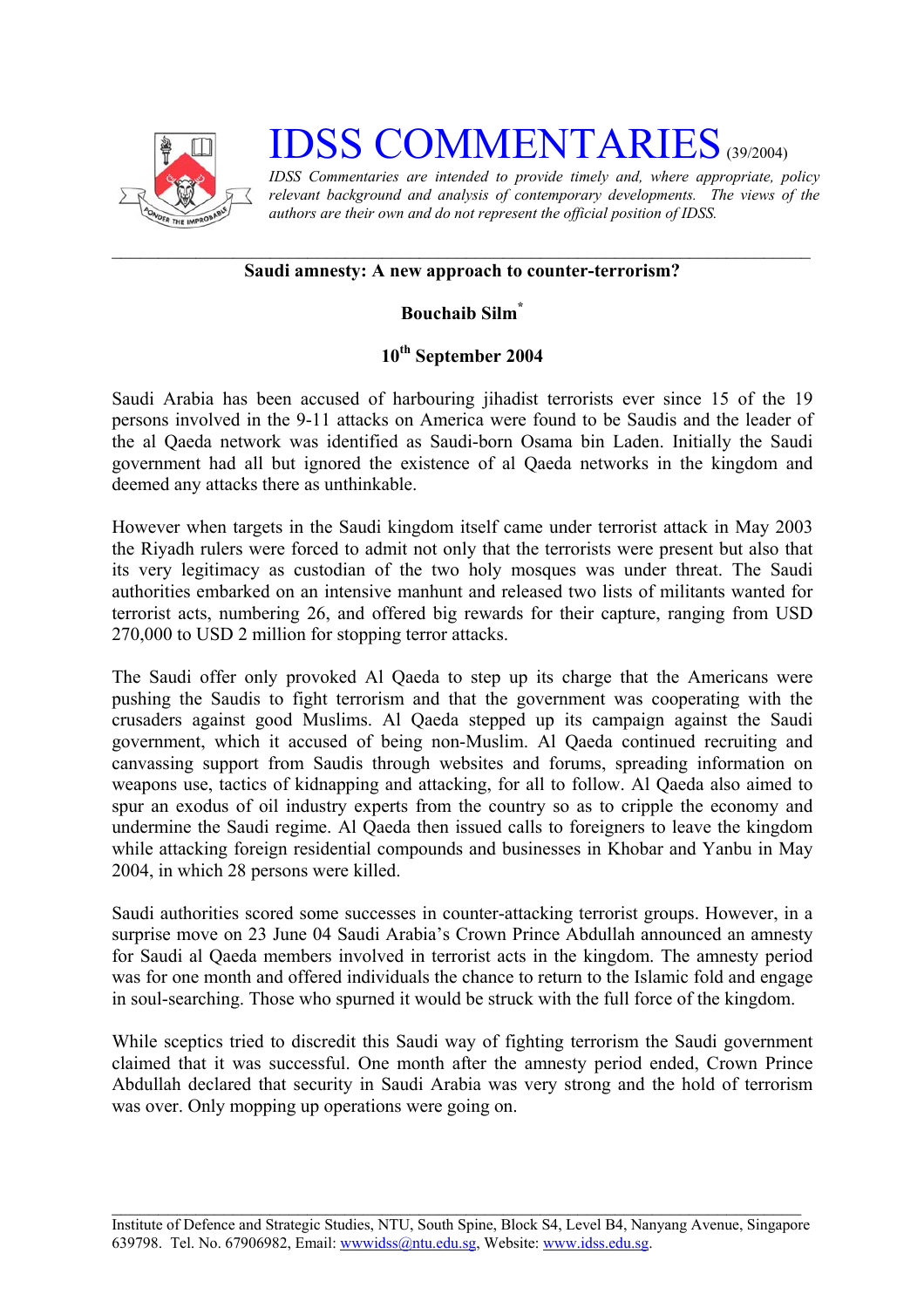#### **Understanding the amnesty**

The Saudi initiative needs to be considered in the context of Islamic teaching. The concept and practice of amnesty is a crucial component of Islam. Muslims are encouraged to forgive their enemies. Indeed, they are rewarded for such behavior. The current amnesty has many precedents. Each year, during Ramadhan and the Prophet's birthday celebration, Muslim leaders grant many amnesties to individuals convicted of different crimes. Historically amnesty has always symbolized the power, sagacity, and honour of the ruler.

Al Qaeda has always accused the Saudi regime of being not Islamic since it did not implement the Shari'a Law and it cooperated with the infidels in fighting the Mujahideen for the sake of the United States. The rise of the number of Saudi al Qaeda members, sympathizers, and collaborators has supported such accusations. The amnesty was an opportunity for the regime to counter those accusations.

The speech announcing the amnesty included a chapter from the Quran where the act of amnesty is highlighted. The intended message was to demonstrate that the kingdom is ruled by God's law. Those who sought amnesty would be secured and treated in accordance with Sha'ria law, the source of justice in the kingdom. The objective of the amnesty was to demonstrate the kingdom' power and decisiveness in fighting terrorism.

### **Psychological effect**

The approach of the Saudi government had a big psychological effect not only on the militants, but on Saudi society and the international Muslim community as well. It highlighted the fact that while Al Qaeda is threatening the Saudi regime and carrying out attacks against both Saudi and foreign citizens, the regime, on the other hand, was giving amnesty to the perpetrators. For example, when Osman Hadi Al Maqboul Al Omary, one of the 26 on the wanted list, gave himself up on June 28, 2004, he was released and allowed to go free. On top of that a member of the Saudi royal family ordered that he be given USD 45,000 to settle his debts, another USD10,000 US dollars as allowance for the family, and salaries of USD 500 and USD800 respectively for him and his children.

Clearly the regime is using all resources at its disposal to defeat al Qaeda members. Families of the wanted individuals have been sending advice to their relatives through the local media, asking them to surrender and return. The main message in this process was to show that the wanted individuals were still welcomed in society and loved by their families, as long as they gave up fighting the government.

In addition, religious leaders have participated in spreading and explaining the government's initiative on different occasions. Friday sermons were used as opportunities for religious leaders to talk and advise citizens about what they have to do according to the Shari'a law. Indeed, some of them such as Safar al Hawali were facilitating negotiations and communication between the government and the militants. Since al Qaeda has used fatwas to justify its view and behaviors, the government did not hesitate to use the same medium. The Saudi Mufti-General issued a *Fatwa* calling on "Citizens and residents to inform about each and every one who plans or prepares for committing destructive actions so as to protect the people and the country".

After July 23, 2004, the date for the end of the Amnesty, the following results were noted: 12